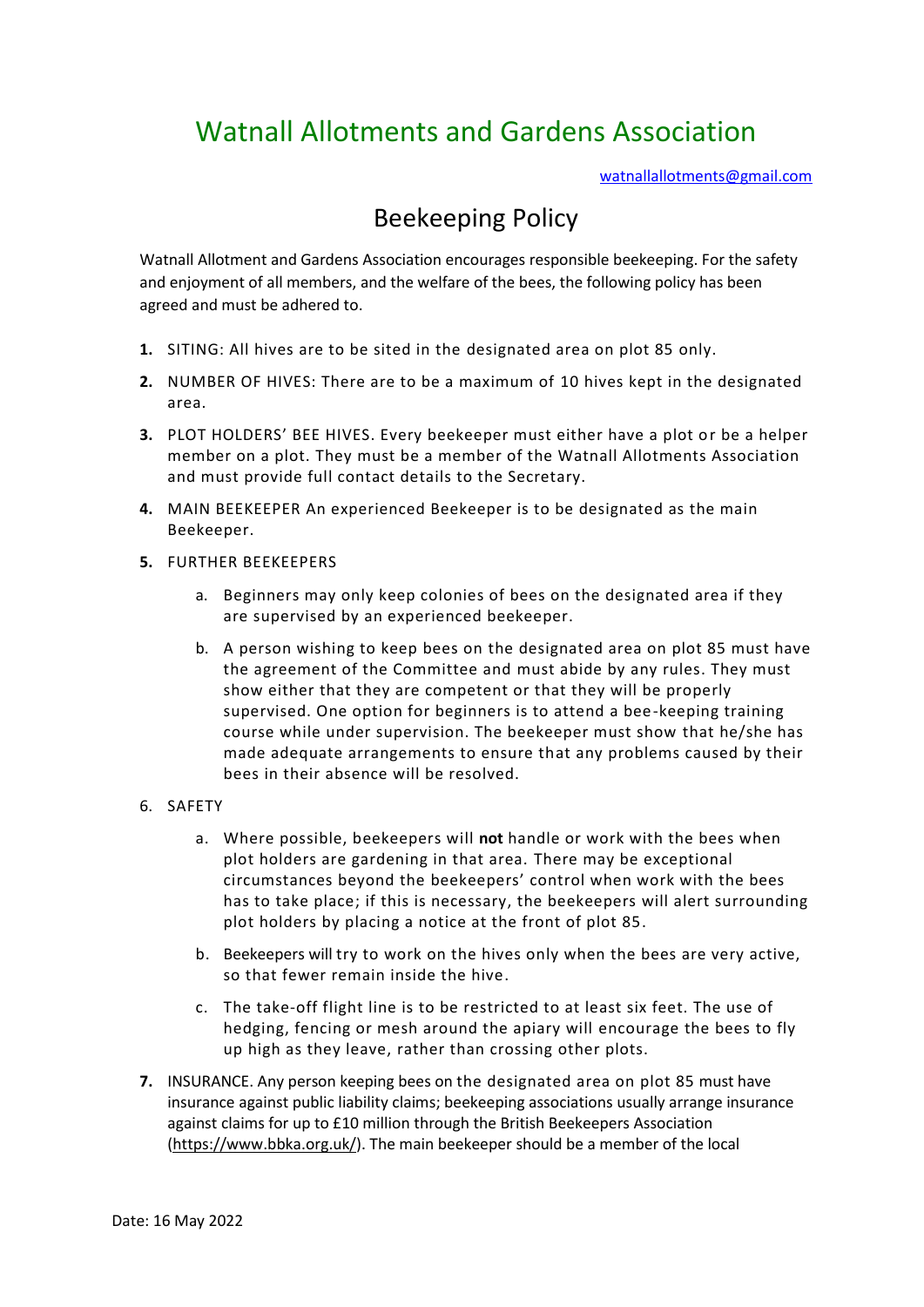Beekeepers Association. Beekeepers under supervision should be encouraged to also join such an association.

- 8. MANAGEMENT
	- a. The committee are responsible for ensuring that the policy is adhered to and will seek to resolve any disputes. Nottinghamshire Beekeepers Association [\(http://www.nottsbees.org.uk/\)](http://www.nottsbees.org.uk/) may have members available to offer advice if required but cannot be responsible for any action by individuals or plot holders keeping bees on allotments.
	- b. The main beekeeper will report to the committee annually at the end of the beekeeping season.
- 9. UNATTENDED HIVES
	- a. Empty/Unattended hives will be removed/put out of action/sealed so that they cannot be re-entered by a swarm at the discretion of the main beekeeper.
	- b. In the event of termination of the plot of one of the beekeepers, that beekeeper will give up their hive and the hive space will be reallocated by the committee in consultation with the main beekeeper subject to demand. That beekeeper will clear their hives within the same period they clear their plot.
	- c. Hives left after the departure of a beekeeper will be managed by the main beekeeper. If there is no main beekeeper, then the local beekeeping association will be contacted for advice and/or help.

## 10. ADVICE TO MEMBERS IF THEY SEE SWARMING BEES.

- a. When do Bees Swarm?
	- i. Most swarms often occur on warm sunny days in May to the end of July, between 11am – 4pm
	- ii. Often there is a peak on a fine day after poor weather when temperatures approach high teens.
	- iii. A real honeybee swarm can be dramatic, involving many thousands of bees in a large noisy cloud, however they normally settle into a cluster within 15 minutes.
- b. Are Bee swarms dangerous for people?
	- i. Swarming bees are on their way to find a new home. If you are not a beekeeper who wants to catch the swarm, you should **keep a natural distance and avoid threatening the bees**. If they feel threatened, they sting, and you probably don't want that to happen.
- c. Action if you see a swarm at the Allotments
	- i. **Contact the Main Beekeeper as soon as possible.** Contact details of the beekeepers are on the allotment noticeboards.
	- ii. Even if the swarm has settled in an inconvenient interim location, **do not try to move or destroy the swarm**, as this move could have serious consequences.